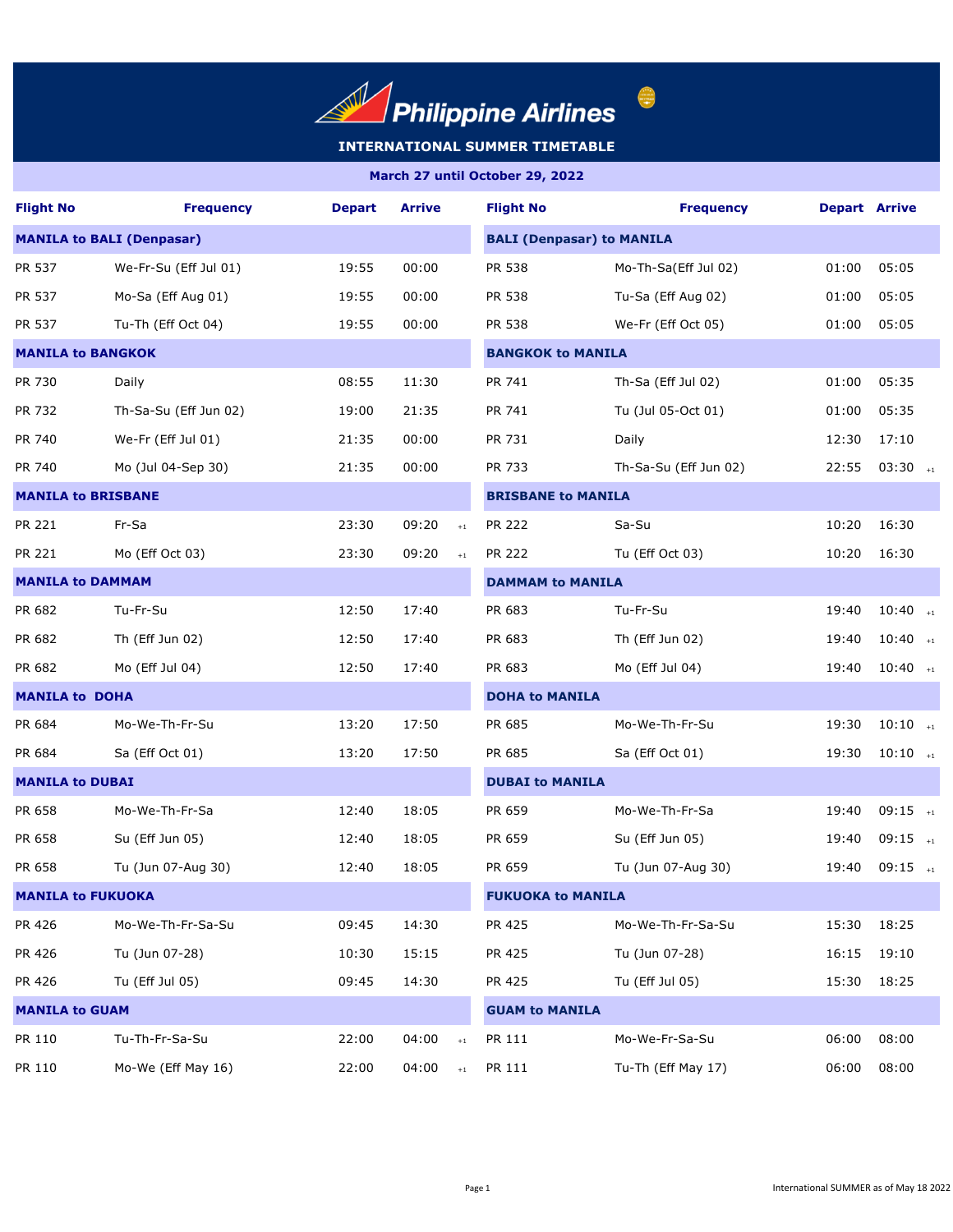

| <b>Flight No</b>             | <b>Frequency</b>                      | <b>Depart</b> | <b>Arrive</b>             | <b>Flight No</b>             | <b>Frequency</b>                      | <b>Depart Arrive</b> |            |  |  |
|------------------------------|---------------------------------------|---------------|---------------------------|------------------------------|---------------------------------------|----------------------|------------|--|--|
| <b>MANILA to HANOI</b>       |                                       |               |                           |                              | <b>HANOI to MANILA</b>                |                      |            |  |  |
| PR 595                       | Th                                    | 22:25         | 00:45<br>$\pm 1$          | PR 596                       | Fr                                    | 01:45                | 06:10      |  |  |
| PR 595                       | Mo-We-Fr-Su (May 11-22)               | 23:10         | 01:45<br>$+1$             | PR 596                       | Mo-Tu-Th-Sa (May 12-23)               | 02:45                | 07:10      |  |  |
| PR 595                       | Su (Eff Jun 05)                       | 22:25         | 00:45<br>$+1$             | PR 596                       | Mo (Eff Jun 06)                       | 01:45                | 06:10      |  |  |
| PR 595                       | Tu (Eff Oct 04)                       | 22:25         | 00:45<br>$+1$             | PR 596                       | We (Eff Oct 05)                       | 01:45                | 06:10      |  |  |
| <b>MANILA to HONGKONG</b>    |                                       |               |                           | <b>HONGKONG to MANILA</b>    |                                       |                      |            |  |  |
| PR 300                       | We-Th-Fr-Su (Until May 22)            | 07:55         | 10:10                     | PR 301                       | We-Th-Fr-Su (Until May 22)            | 11:10                | 13:30      |  |  |
| PR 300                       | We-Th-Fr-Su (Eff May 25)              | 06:00         | 08:15                     | PR 301                       | We-Th-Fr-Su (Eff May 25)              | 09:45                | 12:05      |  |  |
| PR 300                       | Mo-Tu-Sa (Eff Jul 01)                 | 06:00         | 08:15                     | PR 301                       | Mo-Tu-Sa (Eff Jul 01)                 | 09:45                | 12:05      |  |  |
| PR 306                       | Daily (Eff Jul 01)                    | 14:35         | 17:00                     | PR 307                       | Daily (Eff Jul 01)                    | 18:00                | 20:15      |  |  |
| PR 310                       | Daily (Eff Oct 01)                    | 19:20         | 21:35                     | PR 311                       | Daily (Eff Oct 01)                    | 22:25                | $00:45$ +1 |  |  |
|                              | <b>MANILA to HO CHI MINH (Saigon)</b> |               |                           |                              | <b>HO CHI MINH (Saigon) to MANILA</b> |                      |            |  |  |
| PR 591                       | Mo-Tu-We-Th-Sa                        | 06:40         | 08:30                     | PR 592                       | Mo-Tu-We-Th-Sa                        | 09:30                | 13:35      |  |  |
| PR 597                       | Fr-Su (Eff Jun 03)                    | 12:40         | 14:30                     | PR 598                       | Fr-Su (Eff Jun 03)                    | 15:30                | 19:35      |  |  |
| <b>MANILA to HONOLULU</b>    |                                       |               | <b>HONOLULU to MANILA</b> |                              |                                       |                      |            |  |  |
| PR 100                       | Tu-Fr-Su                              | 17:30         | 10:00                     | PR 101                       | Tu-Fr-Su                              | 11:50                | $16:50$ +1 |  |  |
| PR 100                       | Th (Eff Jun 02)                       | 17:30         | 10:00                     | PR 101                       | Th (Eff Jun 02)                       | 11:50                | $16:50$ +1 |  |  |
| PR 100                       | Sa (Jun 04)                           | 17:30         | 10:00                     | PR 101                       | Sa (Jun 04)                           | 11:50                | $16:50$ +1 |  |  |
| <b>MANILA to JAKARTA</b>     |                                       |               |                           |                              | <b>JAKARTA to MANILA</b>              |                      |            |  |  |
| PR 539                       | Tu-Th-Sa (Eff Jul 02)                 | 08:50         | 12:00                     | PR 536                       | Tu-We-Th-Fr-Sa-Su                     | 00:45                | 06:10      |  |  |
| PR 535                       | Daily                                 | 20:45         | 23:55                     | PR 536                       | Mo (Apr 25-May 30)                    | 00:45                | 06:25      |  |  |
|                              |                                       |               |                           | PR 536                       | Mo (Eff Jun 06)                       | 00:45                | 06:10      |  |  |
|                              |                                       |               |                           | PR 540                       | Tu-Th-Sa (Eff Jul 03)                 | 13:00                | 18:25      |  |  |
|                              | <b>MANILA to KUALA LUMPUR</b>         |               |                           |                              | <b>KUALA LUMPUR to MANILA</b>         |                      |            |  |  |
| PR 525                       | Mo-Tu-Fr-Sa                           | 08:15         | 12:10                     | PR 526                       | Mo-Tu-Fr-Sa                           | 13:10                | 17:10      |  |  |
| PR 525                       | We-Th-Su (Eff Jun 01)                 | 08:15         | 12:10                     | PR 526                       | We-Th-Su (Eff Jun 01)                 | 13:10                | 17:10      |  |  |
| <b>MANILA to LOS ANGELES</b> |                                       |               |                           | <b>LOS ANGELES to MANILA</b> |                                       |                      |            |  |  |
| PR 112                       | Mo-We-Th-Fr-Su (Until May 15)         | 11:35         | 09:25                     | PR 113                       | Mo-We-Th-Fr-Su                        | 12:25                | $18:15$ +1 |  |  |
| PR 112                       | Mo-We-Th-Fr-Su (Until May 30)         | 11:35         | 09:25                     | PR 113                       | Tu-Sa (Eff May 21)                    | 12:25                | $18:15$ +1 |  |  |
| PR 112                       | Tu-Sa (May 21-31)                     | 11:00         | 09:25                     | PR 103                       | Daily                                 | 22:25                | $04:20$ +2 |  |  |
| PR 112                       | Daily (Eff Jun 01)                    | 11:00         | 09:25                     |                              |                                       |                      |            |  |  |
| PR 102                       | Daily (Until May 31)                  | 21:45         | 19:25                     |                              |                                       |                      |            |  |  |
| PR 102                       | Daily (Eff Jun 01)                    | 21:00         | 19:25                     |                              |                                       |                      |            |  |  |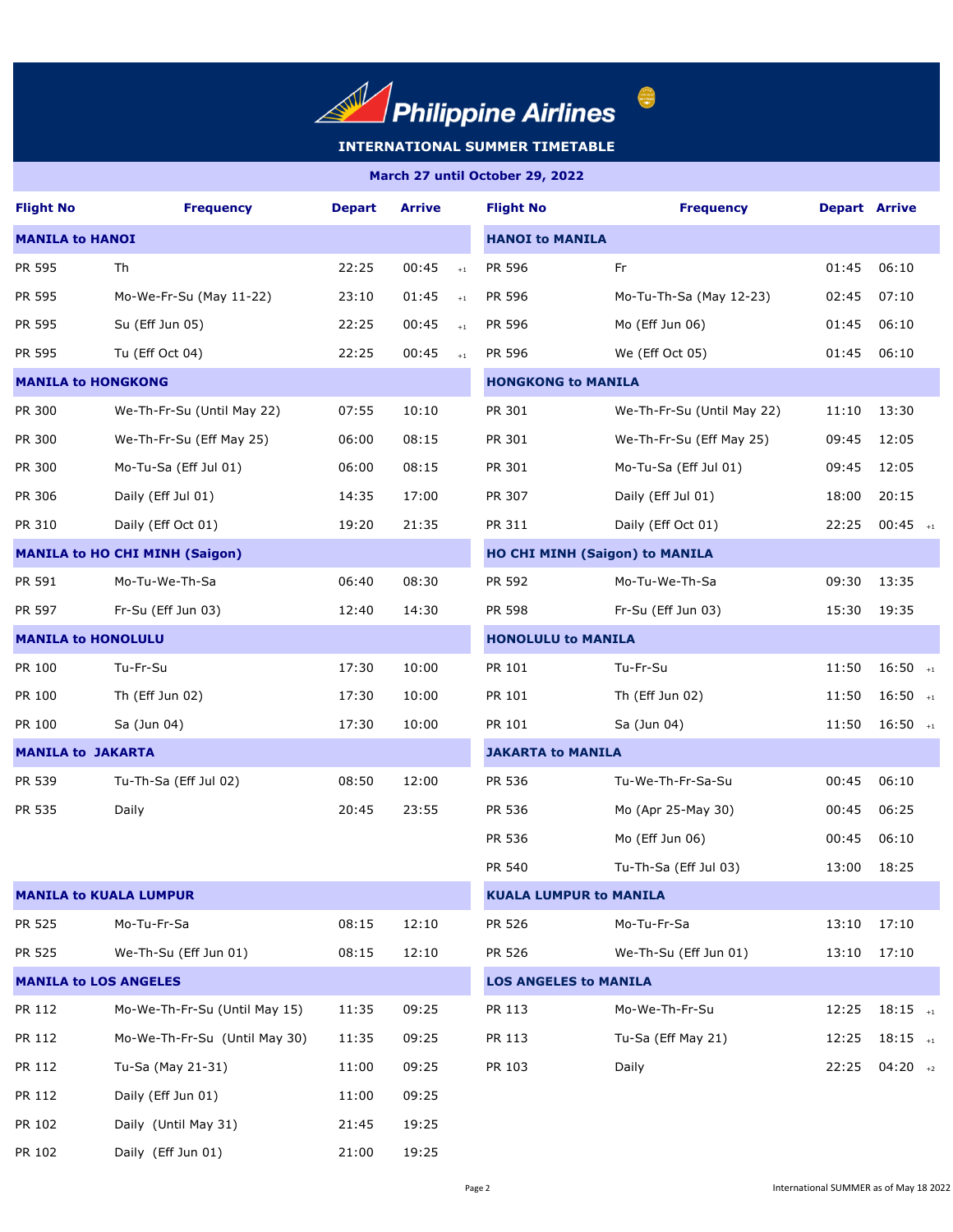

 $\begin{picture}(20,20) \put(0,0){\line(1,0){155}} \put(15,0){\line(1,0){155}} \put(15,0){\line(1,0){155}} \put(15,0){\line(1,0){155}} \put(15,0){\line(1,0){155}} \put(15,0){\line(1,0){155}} \put(15,0){\line(1,0){155}} \put(15,0){\line(1,0){155}} \put(15,0){\line(1,0){155}} \put(15,0){\line(1,0){155}} \put(15,0){\line(1,0){155}} \$ 

| <b>Flight No</b>               | <b>Frequency</b>                | <b>Depart</b>                  | <b>Arrive</b>           | <b>Flight No</b>                | <b>Frequency</b>              | <b>Depart Arrive</b> |                               |  |  |
|--------------------------------|---------------------------------|--------------------------------|-------------------------|---------------------------------|-------------------------------|----------------------|-------------------------------|--|--|
| <b>MANILA to MACAU</b>         |                                 |                                | <b>MACAU to MANILA</b>  |                                 |                               |                      |                               |  |  |
| PR 352                         | Mo-Sa-Su (Eff Aug 01)           | 13:30                          | 15:50                   | PR 353                          | Mo-Sa-Su (Eff Aug 01)         | 16:40                | 19:10                         |  |  |
| PR 352                         | Th (Eff Oct 06)                 | 13:30                          | 15:50                   | PR 353                          | Th (Eff Oct 06)               | 16:40                | 19:10                         |  |  |
| <b>MANILA to MELBOURNE</b>     |                                 |                                |                         | <b>MELBOURNE to MANILA</b>      |                               |                      |                               |  |  |
| PR 209                         | Mo-Tu-Th-Fr-Sa (Until Sep 30)   | 20:30                          | 06:40<br>$\pm 1$        | PR 210                          | Tu-We-Fr-Sa-Su (Until Oct 01) | 08:10                | 14:40                         |  |  |
| <b>PR 209</b>                  | Mo-Tu-Th-Fr-Sa (Eff Oct 01)     | 20:30                          | 07:40<br>$+1$           | PR 210                          | Tu-We-Fr-Sa-Su (Eff Oct 02)   | 09:10                | 14:40                         |  |  |
| <b>MANILA to NAGOYA</b>        |                                 |                                |                         |                                 | <b>NAGOYA to MANILA</b>       |                      |                               |  |  |
| PR 438                         | Mo-We-Fr-Sa-Su                  | 07:50                          | 13:00                   | PR 437                          | Mo-We-Fr-Sa-Su                | 14:00                | 17:30                         |  |  |
| PR 438                         | Tu (Eff Jul 05)                 | 07:50                          | 13:00                   | PR 437                          | Tu (Eff Jul 05)               | 14:00                | 17:30                         |  |  |
| <b>MANILA to NEW YORK</b>      |                                 |                                |                         | <b>NEW YORK to MANILA</b>       |                               |                      |                               |  |  |
| PR 126                         | Mo-We-Fr                        | 18:45                          | 23:00                   | PR 127 (via YVR)                | Tu-Th-Sa (Until May 31)       | 01:35                | $10:20$ <sub>+1</sub>         |  |  |
| PR 126                         | Sa (Jun 04-Aug 27)              | 18:45                          | 23:00                   | PR 127 (via YVR)                | Tu-Th (Jun 02-09/Jun 16-30)   | 01:35                | $10:20$ +1                    |  |  |
|                                |                                 |                                |                         | PR 127 (via YVR)                | Sa-Su (Jun 04-12)             | 01:35                | $10:20$ +1                    |  |  |
|                                |                                 |                                |                         | PR 127                          | Tu (Jun 14/ Eff Jul 07)       | 01:35                | $06:30$ +1                    |  |  |
|                                |                                 |                                |                         | PR 127                          | Sa (Eff Jun 18)               | 01:35                | $06:30$ +1                    |  |  |
|                                |                                 |                                |                         | PR 127                          | Su (Jun 19-Aug 28)            | 01:35                | $06:30$ <sub>+1</sub>         |  |  |
|                                | <b>MANILA to OSAKA (Kansai)</b> |                                |                         | <b>OSAKA (Kansai) to MANILA</b> |                               |                      |                               |  |  |
| PR 412                         | Daily                           | 09:05                          | 14:15                   | PR 407                          | Mo-Th-Fr-Sa-Su (Eff Jul 03)   | 09:55                | 13:20                         |  |  |
| PR 408                         | We-Th-Fr-Sa-Su (Eff Jul 02)     | 13:55                          | 19:10                   | PR 407                          | We (Eff Oct 05)               | 09:55                | 13:20                         |  |  |
| PR 408                         | Tu (Eff Oct 04)                 | 13:55                          | 19:10                   | PR 411                          | Daily                         | 15:15                | 18:35                         |  |  |
| <b>MANILA to PHNOM PENH</b>    |                                 | <b>PHNOM PENH to MANILA</b>    |                         |                                 |                               |                      |                               |  |  |
| PR 521                         | Tu-Fr-Sa                        | 21:50                          | 23:50                   | <b>PR 522</b>                   | We-Sa-Su                      | 00:45                | 04:50                         |  |  |
|                                | <b>MANILA to PORT MORESBY</b>   |                                |                         | <b>PORT MORESBY TO MANILA</b>   |                               |                      |                               |  |  |
| PR 215                         | Th-Sa (Eff Jul 02)              | 23:25                          | 07:05<br>$+1$           | PR 216                          | Fr-Su (Eff Jul 03)            | 08:05                | 11:35                         |  |  |
| <b>MANILA to RIYADH</b>        |                                 |                                | <b>RIYADH to MANILA</b> |                                 |                               |                      |                               |  |  |
| PR 654                         | Mo-We-Fr-Su                     | 11:40                          | 17:20                   | PR 655                          | Mo-We-Fr-Su                   |                      | $19:00$ $10:50$ $_{+1}$       |  |  |
| PR 654                         | Th-Sa (Eff Jun 02)              | 11:40                          | 17:20                   | PR 655                          | Th-Sa (Eff Jun 02)            |                      | 19:00 10:50 +1                |  |  |
| PR 654                         | Tu (Eff Jul 05)                 | 11:40                          | 17:20                   | PR 655                          | Tu (Eff Jul 05)               |                      | $19:00$ $10:50$ $_{+1}$       |  |  |
| <b>MANILA to SAN FRANCISCO</b> |                                 | <b>SAN FRANCISCO to MANILA</b> |                         |                                 |                               |                      |                               |  |  |
| PR 104                         | Daily (Until May 13/Eff Jun 01) | 21:55                          | 19:55                   | PR 105                          | Daily                         |                      | 22:55 04:20 +2                |  |  |
| PR 104                         | Daily (May 14-31)               | 22:45                          | 19:55                   | PR 115                          | Su (Jul 03-Aug 14)            |                      | $12:25$ $18:55$ $\rightarrow$ |  |  |
| PR 114                         | Su (Jul 03-Aug 14)              | 11:25                          | 09:25                   |                                 |                               |                      |                               |  |  |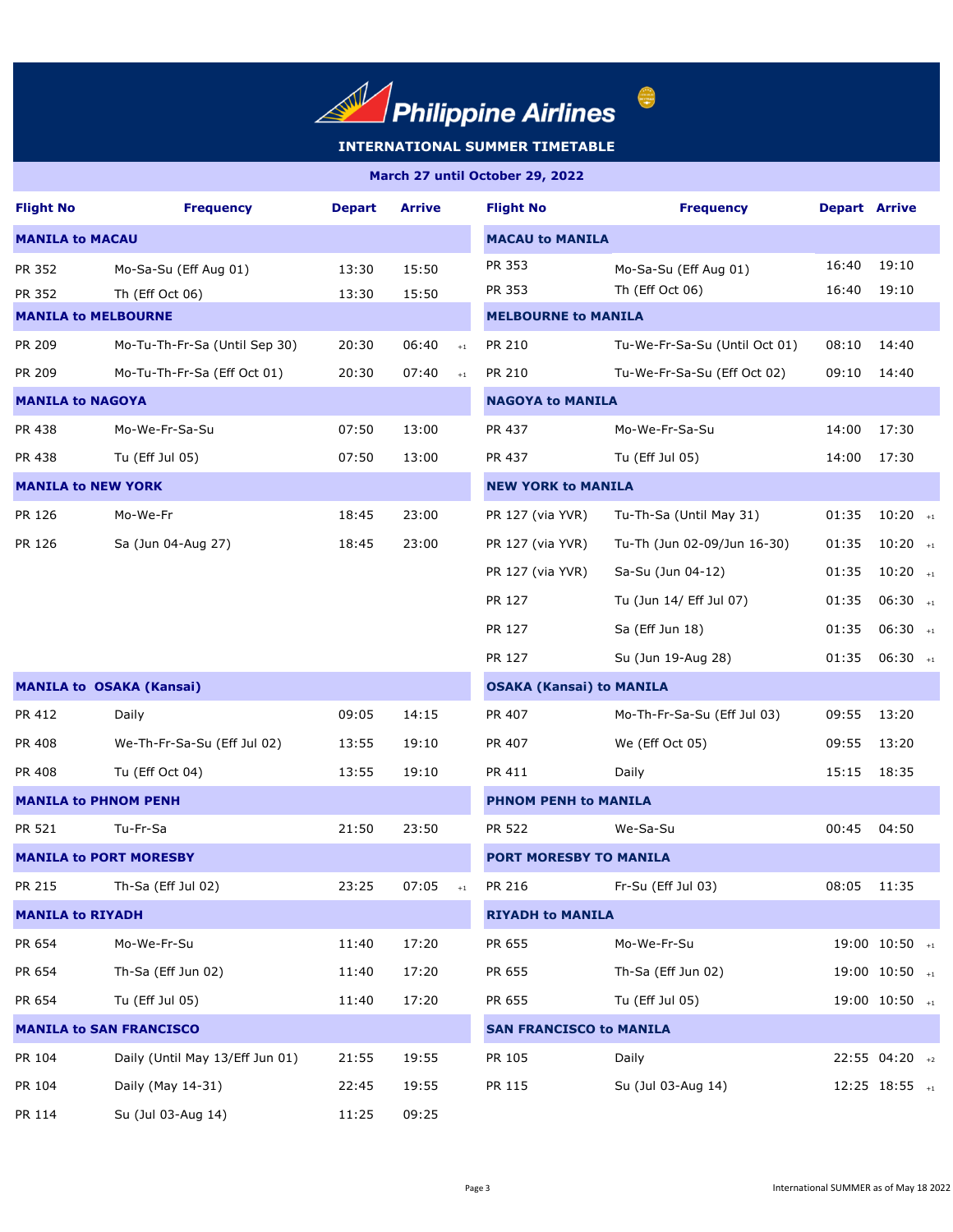

 $\begin{pmatrix} 1 & 1 \\ 1 & 1 \end{pmatrix}$ 

# **INTERNATIONAL SUMMER TIMETABLE**

| <b>Flight No</b>           | <b>Frequency</b>                 | <b>Depart</b> | Arrive           | <b>Flight No</b>                 | <b>Frequency</b>               | <b>Depart Arrive</b> |            |  |
|----------------------------|----------------------------------|---------------|------------------|----------------------------------|--------------------------------|----------------------|------------|--|
|                            | <b>MANILA to SEOUL (Incheon)</b> |               |                  | <b>SEOUL (Incheon) to MANILA</b> |                                |                      |            |  |
| PR 5466                    | Mo-Fr (Jun 03-27)                | 00:30         | 05:20            | PR 5467                          | Mo-Fr (Jun 03-27)              | 08:10                | 11:10      |  |
| PR 5468                    | Tu (Jun 07-28)                   |               | 14:05 7:35:00 pm | PR 5469                          | Tu (Jun 07-28)                 | 20:35                | 23:35      |  |
| <b>MANILA to SINGAPORE</b> |                                  |               |                  | <b>SINGAPORE to MANILA</b>       |                                |                      |            |  |
| PR 511                     | Sa (May 28)                      | 06:05         | 09:40            | PR 502                           | Sa (May 28)                    | 10:30                | 14:15      |  |
| PR 511                     | Daily (Eff Jun 01)               | 06:05         | 09:40            | PR 502                           | Daily (Eff Jun 01)             | 10:30                | 14:15      |  |
| PR 507                     | Daily                            | 09:00         | 12:40            | PR 508                           | Daily                          | 13:40                | 17:30      |  |
| PR 501                     | Daily                            | 15:10         | 18:50            | PR 512                           | Daily                          | 19:45                | 23:25      |  |
| PR 509                     | Daily (Eff Oct 01)               | 19:40         | 23:20            | PR 510                           | Daily (Eff Oct 02)             | 00:40                | 04:30      |  |
| <b>MANILA to SYDNEY</b>    |                                  |               |                  | <b>SYDNEY to MANILA</b>          |                                |                      |            |  |
| PR 211                     | Tu-Th-Fr-Sa-Su (Until Sep 30)    | 22:25         | 08:45<br>$\pm 1$ | PR 212                           | Mo-We-Fr-Sa-Su (Until Oct 01)  | 10:15                | 16:50      |  |
| PR 211                     | Tu-Th-Fr-Sa-Su (Eff Oct 01)      | 22:25         | 09:45<br>$+1$    | PR 212                           | Mo-We-Fr-Sa-Su (Eff Oct 02)    | 11:15                | 16:50      |  |
| <b>MANILA to TAIPEI</b>    |                                  |               |                  | <b>TAIPEI to MANILA</b>          |                                |                      |            |  |
| PR 890                     | Tu-Th-Fr-Sa                      | 06:05         | 08:20            | PR 891                           | Tu-Th-Fr-Sa                    | 09:50                | 12:20      |  |
| PR 890                     | Mo-We-Su (Eff Jul 03)            | 06:05         | 08:20            | PR 891                           | Mo-We-Su (Eff Jul 03)          | 09:50                | 12:20      |  |
| PR 894                     | Tu-Th-Sa (Eff Oct 01)            | 17:50         | 20:10            | PR 895                           | Tu-Th-Sa (Eff Oct 01)          | 21:20                | 23:50      |  |
|                            | <b>MANILA to TOKYO (Haneda)</b>  |               |                  | <b>TOKYO (Haneda) to MANILA</b>  |                                |                      |            |  |
| PR 422                     | Mo-We-Fr-Su                      | 08:25         | 13:40            | PR 421                           | Mo-We-Fr-Su                    | 15:05                | 19:10      |  |
| PR 422                     | Th (Eff May 19)                  | 08:25         | 13:40            | PR 421                           | Th (Eff May 19)                | 15:05                | 19:10      |  |
| PR 422                     | Tu-Sa (Eff Jun 28)               | 08:25         | 13:40            | PR 421                           | Tu-Sa (Eff Jun 28)             | 15:05                | 19:10      |  |
| PR 424                     | We-Fr-Su (Eff Jul 01)            | 19:00         | 00:15<br>$\pm 1$ | PR 423                           | Mo-Th-Sa (Eff Jul 02)          | 01:15                | 05:05      |  |
| PR 424                     | Th-Sa (Eff Oct 01)               | 19:00         | 00:15<br>$\pm 1$ | PR 423                           | Fr-Su (Eff Oct 02)             | 01:15                | 05:05      |  |
|                            | <b>MANILA to TOKYO (Narita)</b>  |               |                  | <b>TOKYO (Narita) to MANILA</b>  |                                |                      |            |  |
| PR 428                     | Daily                            | 07:40         | 13:10            | PR 431                           | Mo-Th-Sa                       | 09:30                | 13:35      |  |
| PR 432                     | We-Fr-Su                         | 14:40         | 20:10            | PR 431                           | Fr-Su (Eff Jul 03)             | 09:30                | 13:35      |  |
| PR 432                     | Th-Sa (Eff Jul 02)               | 14:40         | 20:10            | PR 427                           | Daily                          | 14:10                | 18:20      |  |
| <b>MANILA to TORONTO</b>   |                                  |               |                  | <b>TORONTO to MANILA</b>         |                                |                      |            |  |
| PR 118                     | We-Su                            | 16:30         | 20:00            | PR 119                           | Fr (Until May 27/Eff Jul 01)   | 23:30                | $04:00$ +2 |  |
| PR 118                     | Fr (Until May 27/Eff Jul 01)     | 16:30         | 20:00            | PR 119 via YVR                   | We-Su (Until May 29/Jun 15-29) | 23:30                | $07:35$ +2 |  |
|                            |                                  |               |                  | PR 119                           | We-Su (Jun 01-12/ Eff Jul 03)  | 23:30                | $04:00$ +2 |  |